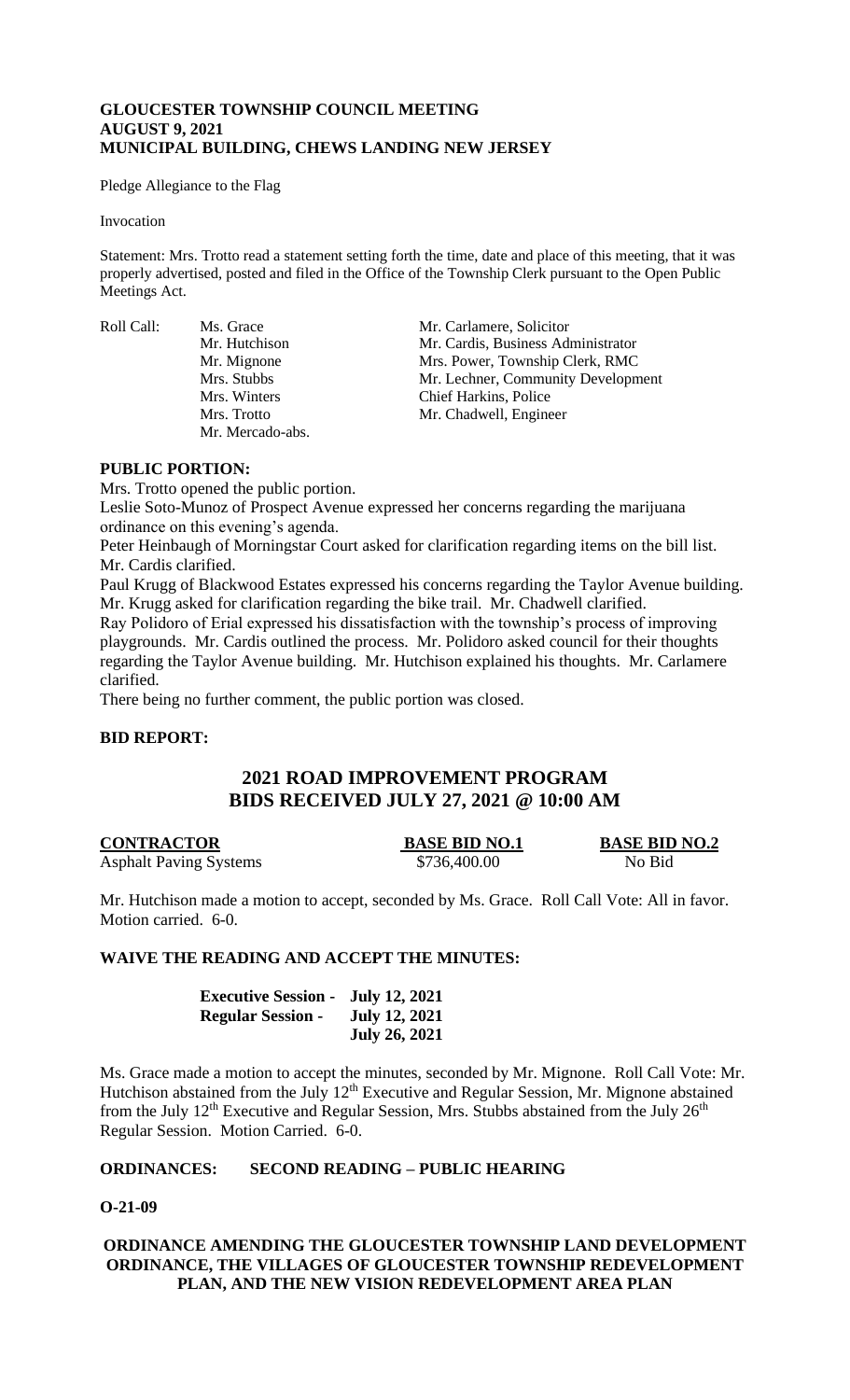Mrs. Trotto opened the public hearing.

Paul Krugg of Blackwood Estates asked for clarification regarding cultivation, manufacturing, and warehousing within the ordinance. Mr. Lechner clarified. Chief Harkins expressed his views on the ordinance.

Denise Coyne of Chews Landing Road asked council to speak louder. Mrs. Coyne expressed her concerns that redevelop meetings are not open to the public. Mrs. Coyne asked council if they are aware what is going into various redevelopment areas. Mr. Hutchison clarified. Mrs. Coyne asked why the Blackwood Clementon Road Rehabilitation Zone was not considered. Mr. Lechner explained the ordinance in depth and the various locations where different aspects of this ordinance would be a conditional use. Chief Harkins explained if the township does not pass this ordinance, the township would be subject to whatever guidelines the state set.

Toni Enoch of Crestview Avenue asked council if these facilities are eligible for a five year tax abatement. Mr. Cardis clarified. Mrs. Enoch asked if the drive through could be removed. Mr. Lechner explained it is for appointment based pickups only. Mrs. Enoch asked where the funds received from sales will be allocated. Mr. Cardis explained. Chief Harkins explained the state dictates how many permits or licenses will be approved in a geographical location. Chief Harkins explained the state will provide enforcement.

Leslie Soto-Munoz of Prospect Avenue asked council to ask Jesus for guidance.

Hugh Giordana of Argyle Avenue stated these are union jobs and secure facilities and

recommended a merit based application and suggested using Bayonne as a sample.

Mr. Carlamere reminded council that August  $21<sup>st</sup>$  is the deadline in order for the township to have an ordinance in place.

There being no further comment, the public portion was closed.

Mr. Hutchison made a motion to adopt, seconded by Mrs. Winters. Roll call vote: All in favor. Motion carried. 6-0.

# **CONSENT AGENDA:**

## **R-21:08-232**

# **RESOLUTION AUTHORIZING PAYMENT OF BILLS**

**BE IT RESOLVED BY THE** Township Council of the Township of Gloucester, in the County of Camden, that the following bills are approved by the Township Council in accordance with the provisions of Ordinance 0-82-16 and certified by the Chief Financial Officer that the claims are proper obligation of the township, that adequate funds are available to honor these claims in the account indicated and the claim should be paid:

| <b>CURRENT ACCOUNT</b> |  |
|------------------------|--|
|                        |  |

| Per attached computer readout of the claims presented in the amount of                             | \$<br>9,372,568.27 |
|----------------------------------------------------------------------------------------------------|--------------------|
| <b>CAPITAL ACCOUNT</b><br>Per attached computer read out of the claims presented in the amount of  | \$<br>147,424.38   |
| <b>TRUST</b><br>Per attached computer readout of the claims presented in the amount of             | \$<br>2,563.50     |
| <b>OPEN SPACE TRUST</b><br>Per attached computer readout of the claims presented in the amount of  | \$<br>20,830.16    |
| <b>ANIMAL</b><br>Per attached computer readout of the claims presented in the amount of            | \$<br>12,955.00    |
| <b>DEVELOPERS ESCROW</b><br>Per attached computer readout of the claims presented in the amount of | \$<br>21,391.25    |
| <b>MANUAL CHECKS</b><br>Per attached computer readout of the claims presented in the amount of     | \$<br>228,626.81   |

Adopted: August 9, 2021

ATTEST:

President of Council Orlando Mercado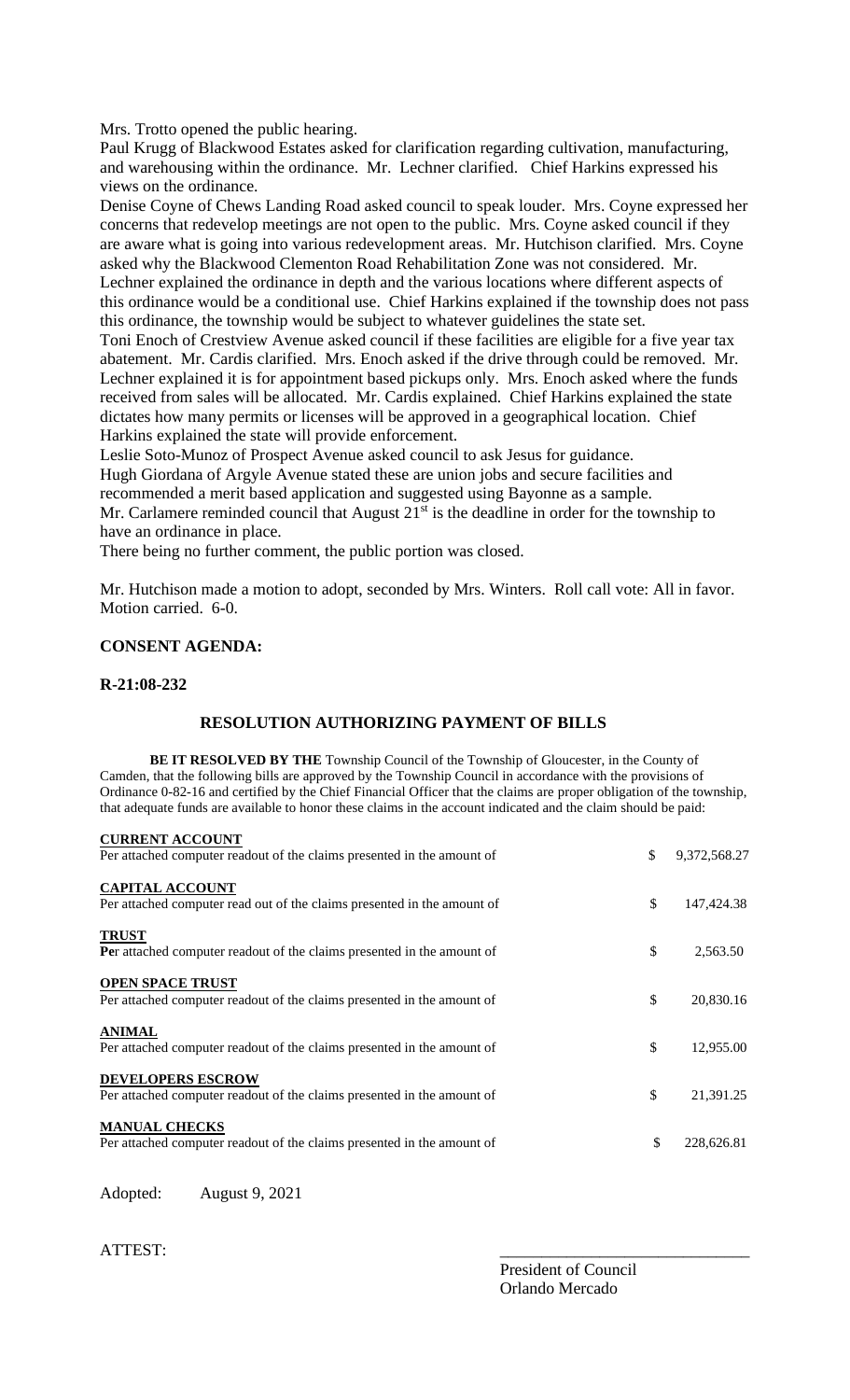Township Clerk, Nancy Power, RMC

Mr. Hutchison made a motion to accept, seconded by Mrs. Winters. Roll call vote: All in favor. Motion carried. 6-0.

## **R-21:08-233**

### **RESOLUTION AUTHORIZING REFUNDS FROM THE DEPARTMENT OF COMMUNITY DEVELOPMENT**

 **BE IT RESOLVED** by the Township Council of Gloucester Township that the following refunds be and are hereby authorized:

Refund for Building Permits:

Permit #20201048, 48 Cedar Grove Dr: \$238.00

Payable to: Vivint Solar, Inc. Attn: AR Department 1800 W. Ashton Blvd. Lehi, UT 84043

Adopted: August 9, 2021

President of Council Orlando Mercado

\_\_\_\_\_\_\_\_\_\_\_\_\_\_\_\_\_\_\_\_\_\_\_\_\_\_\_\_\_\_

ATTEST:

Township Clerk Nancy Power, RMC

\_\_\_\_\_\_\_\_\_\_\_\_\_\_\_\_\_\_\_\_\_\_\_\_\_\_\_\_\_\_\_\_\_

Mr. Hutchison made a motion to accept, seconded by Mrs. Winters. Roll call vote: All in favor. Motion carried. 6-0.

## **R-21:08-234**

## **RESOLUTION AUTHORIZING REFUNDS FROM THE DEPARTMENT OF COMMUNITY DEVELOPMENT**

 **BE IT RESOLVED** by the Township Council of Gloucester Township that the following refunds be and are hereby authorized:

Refund for Building Permits:

Permit #20190289, 37 Red Bank Drive: \$126.00

Payable to: Solar City DBA Tesla Energy Attn: Lisa Ronca 1001 Lower Landing Rd. #601 Blackwood, NJ 08012

Adopted: August 9, 2021

\_\_\_\_\_\_\_\_\_\_\_\_\_\_\_\_\_\_\_\_\_\_\_\_\_\_\_\_\_\_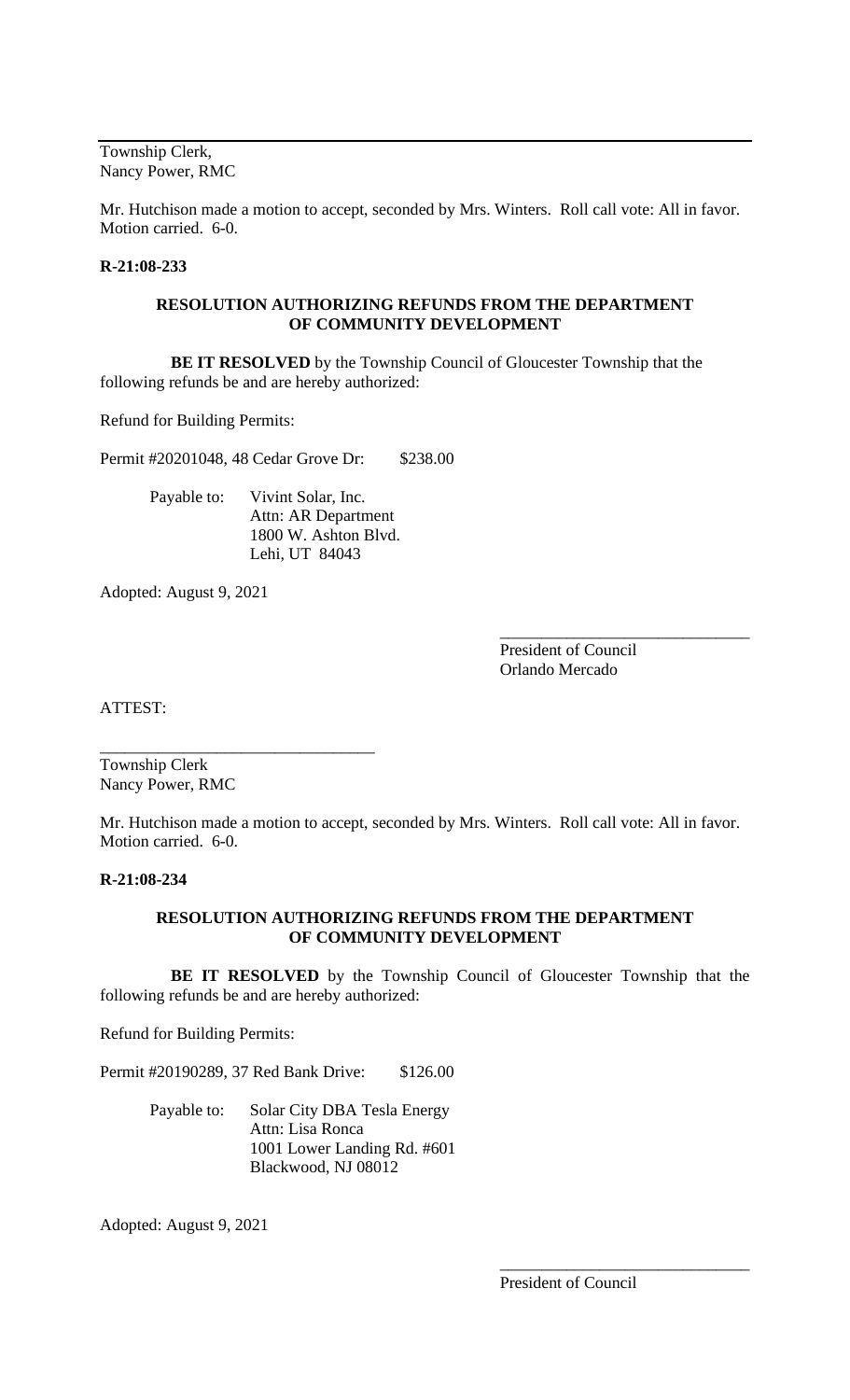Orlando Mercado

ATTEST:

Township Clerk Nancy Power, RMC

\_\_\_\_\_\_\_\_\_\_\_\_\_\_\_\_\_\_\_\_\_\_\_\_\_\_\_\_\_\_\_\_\_

Mr. Hutchison made a motion to accept, seconded by Mrs. Winters. Roll call vote: All in favor. Motion carried. 6-0.

**R-21:08-235**

#### **RESOLUTION AUTHORIZING REFUNDS FROM THE DEPARTMENT OF COMMUNITY DEVELOPMENT**

 **BE IT RESOLVED** by the Township Council of Gloucester Township that the following refunds be and are hereby authorized:

Refund for Building Permits:

Permit #20210790, 10 Breckenridge Dr, Berlin NJ 08009: \$164.00

Payable to: Ambient Comfort 1790 Gallagher Dr. Vineland, NJ 08360

Adopted: August 9, 2021

President of Council Orlando Mercado

\_\_\_\_\_\_\_\_\_\_\_\_\_\_\_\_\_\_\_\_\_\_\_\_\_\_\_\_\_\_

ATTEST:

Township Clerk Nancy Power, RMC

\_\_\_\_\_\_\_\_\_\_\_\_\_\_\_\_\_\_\_\_\_\_\_\_\_\_\_\_\_\_\_\_\_

Mr. Hutchison made a motion to accept, seconded by Mrs. Winters. Roll call vote: All in favor. Motion carried. 6-0.

**R-21:08-236**

## **RESOLUTION AUTHORIZING REFUNDS FROM THE DEPARTMENT OF COMMUNITY DEVELOPMENT**

 **BE IT RESOLVED** by the Township Council of Gloucester Township that the following refunds be and are hereby authorized:

Refund for Building Permits:

Permit #20190851, 226 Ridge Ave: \$238.00 Permit #20191661, 40 Springlane Dr: \$288.00 TOTAL: \$526.00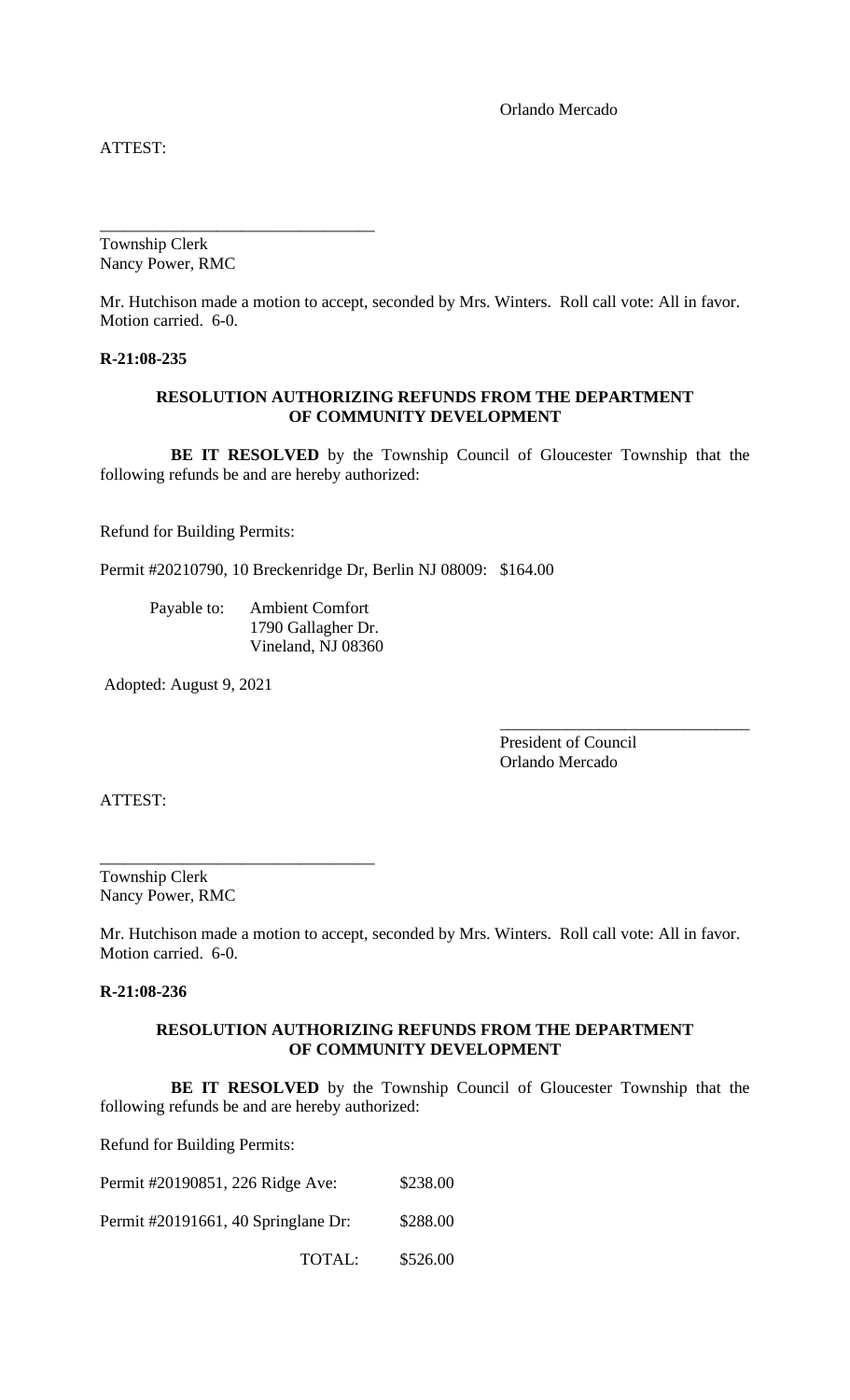Payable to: Sunrun, Inc Attn: Stacey Williams-Eway 20 West Stowe Rd, Suite 2 Marlton, NJ 08053

Adopted: August 9, 2021

President of Council Orlando Mercado

\_\_\_\_\_\_\_\_\_\_\_\_\_\_\_\_\_\_\_\_\_\_\_\_\_\_\_\_\_\_

ATTEST:

Township Clerk Nancy Power, RMC

\_\_\_\_\_\_\_\_\_\_\_\_\_\_\_\_\_\_\_\_\_\_\_\_\_\_\_\_\_\_\_\_\_

Mr. Hutchison made a motion to accept, seconded by Mrs. Winters. Roll call vote: All in favor. Motion carried. 6-0.

### **R-21:08-237**

### **RESOLUTION AUTHORIZING REFUNDS FROM THE DEPARTMENT OF COMMUNITY DEVELOPMENT**

 **BE IT RESOLVED** by the Township Council of Gloucester Township that the following refunds be and are hereby authorized:

Refund for Building Permits:

Permit #20171198(B), 2405 Plantation Dr: \$342.00

Payable to: Bonnie Howatt 2405 Plantation Dr Glendora, NJ 08029

Adopted: August 9, 2021

President of Council Orlando Mercado

\_\_\_\_\_\_\_\_\_\_\_\_\_\_\_\_\_\_\_\_\_\_\_\_\_\_\_\_\_\_

ATTEST:

Township Clerk Nancy Power, RMC

\_\_\_\_\_\_\_\_\_\_\_\_\_\_\_\_\_\_\_\_\_\_\_\_\_\_\_\_\_\_\_\_\_

Mr. Hutchison made a motion to accept, seconded by Mrs. Winters. Roll call vote: All in favor. Motion carried. 6-0.

## **R-21:08-238**

#### **RESOLUTION AUTHORIZING REFUNDS FROM THE DEPARTMENT OF COMMUNITY DEVELOPMENT**

 **BE IT RESOLVED** by the Township Council of Gloucester Township that the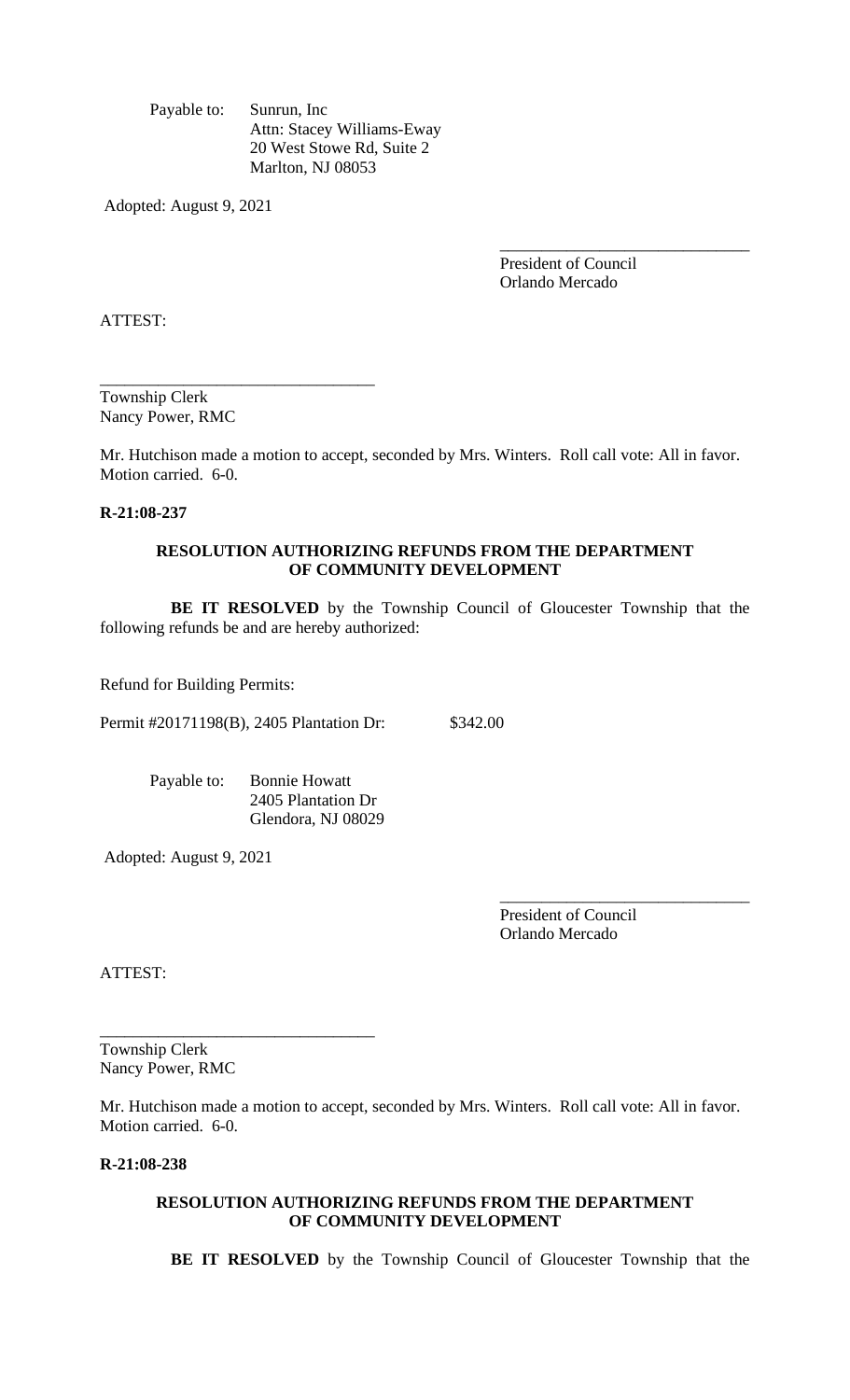following refunds be and are hereby authorized:

Refund for Building Permits:

Permit #20201760, 1309 W Trace Dr: \$152.00

Payable to: Hutchinson Plumbing Heating & Cooling Attn: Carl W. Canfield Jr. 621 Chapel Ave Cherry Hill, NJ 08034

Adopted: August 9, 2021

President of Council Orlando Mercado

\_\_\_\_\_\_\_\_\_\_\_\_\_\_\_\_\_\_\_\_\_\_\_\_\_\_\_\_\_\_

ATTEST:

Township Clerk Nancy Power, RMC

\_\_\_\_\_\_\_\_\_\_\_\_\_\_\_\_\_\_\_\_\_\_\_\_\_\_\_\_\_\_\_\_\_

Mr. Hutchison made a motion to accept, seconded by Mrs. Winters. Roll call vote: All in favor. Motion carried. 6-0.

## **R-21:08-239**

### **RESOLUTION AUTHORIZING REFUNDS FROM THE DEPARTMENT OF COMMUNITY DEVELOPMENT**

 **BE IT RESOLVED** by the Township Council of Gloucester Township that the following refunds be and are hereby authorized:

Refund for Building Permits:

Permit #20200732, 4 Stowe Ct: \$288.00

Payable to: SunnyMac Solar, LLC Attn: Debbie Fowler 413  $8<sup>th</sup>$  Ave Wilmington, DE 19805

Adopted: August 9, 2021

President of Council Orlando Mercado

\_\_\_\_\_\_\_\_\_\_\_\_\_\_\_\_\_\_\_\_\_\_\_\_\_\_\_\_\_\_

ATTEST:

Township Clerk Nancy Power, RMC

\_\_\_\_\_\_\_\_\_\_\_\_\_\_\_\_\_\_\_\_\_\_\_\_\_\_\_\_\_\_\_\_\_

Mr. Hutchison made a motion to accept, seconded by Mrs. Winters. Roll call vote: All in favor. Motion carried. 6-0.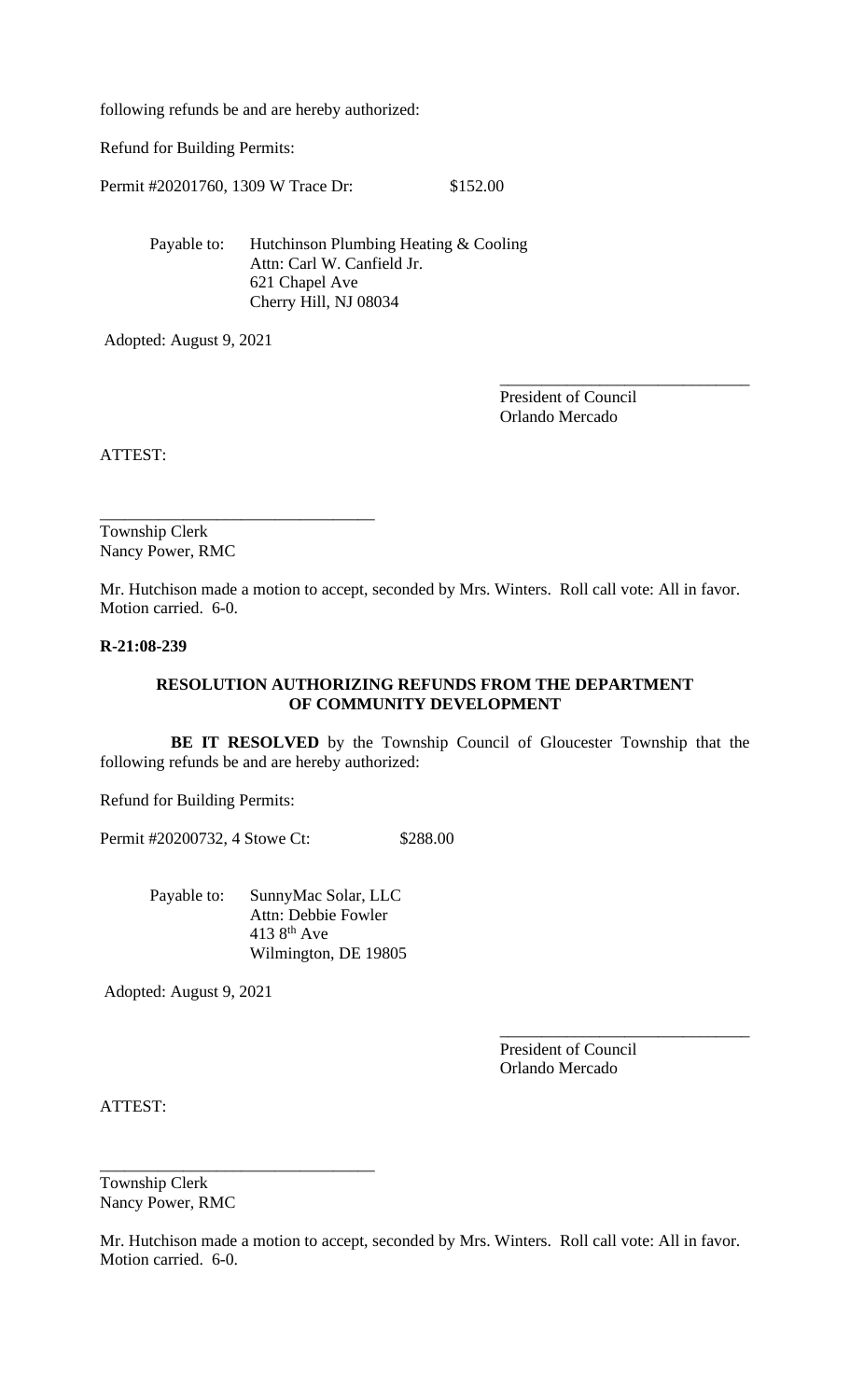### **RESOLUTION GRANTING PERMISSION TO MAINSTAGE CENTER FOR THE ARTS TO CLOSE A PORTION OF THE BLACK HORSE PIKE IN THE TOWNSHIP OF GLOUCESTER FOR THE ANNUAL PUMPKIN FESTIVAL**

**WHEREAS,** Mainstage Center for the Arts requests permission from the Township Council of the Township of Gloucester to close a portion of the Black Horse Pike from Church Street to Lake Avenue to hold its annual Pumpkin Festival, on Sunday, October 3, 2021 beginning at 6:30 am through 6:00 pm; and

**WHEREAS,** pursuant to State Law, the Governing Body of the Township of Gloucester must grant permission by Resolution authorizing the closing of a State Road, before a permit is issued by the State of New Jersey; and

**NOW, THEREFORE, IT IS HEREIN RESOLVED,** that Mainstage Center for the Arts is hereby granted permission by the Township Council of the Township of Gloucester to close a portion of the Black Horse Pike, from Church Street to Lake Avenue for the Annual Pumpkin Festival.

Adopted: August 9, 2021

Council President Orlando Mercado

\_\_\_\_\_\_\_\_\_\_\_\_\_\_\_\_\_\_\_\_\_\_\_\_\_\_\_

ATTEST:

Township Clerk Nancy Power, RMC

\_\_\_\_\_\_\_\_\_\_\_\_\_\_\_\_\_\_\_\_\_\_\_\_\_\_\_

Mr. Hutchison made a motion to accept, seconded by Mrs. Winters. Roll call vote: All in favor. Motion carried. 6-0.

**R-21:08-241**

### **RESOLUTION AUTHORIZING THE EXECUTION AND DELIVERY OF AGREEMENT BETWEEN TOWNSHIP OF GLOUCESTER AND THE GLOUCESTER TOWNSHIP FOP LODGE 206 - SUPERIOR OFFICERS**

**BE IT RESOLVED,** by the Township Council of the Township of Gloucester, County of Camden, State of New Jersey that the Agreement between the Township of Gloucester and FOP Lodge 206 - Gloucester Township Superior Officers effective January 1, 2021 through December 31, 2024 be and is hereby approved and accepted and the appropriate officials be and are hereby authorized to execute and deliver same.

Adopted: August 9, 2021

President of Council Orlando Mercado

\_\_\_\_\_\_\_\_\_\_\_\_\_\_\_\_\_\_\_\_\_\_\_\_\_\_\_\_\_\_\_\_

ATTEST:

Township Clerk Nancy Power, RMC

\_\_\_\_\_\_\_\_\_\_\_\_\_\_\_\_\_\_\_\_\_\_\_\_\_\_\_\_\_\_\_\_\_\_\_\_\_

Mr. Hutchison made a motion to accept, seconded by Mrs. Winters. Roll call vote: All in favor. Motion carried. 6-0.

**R-21:08-242**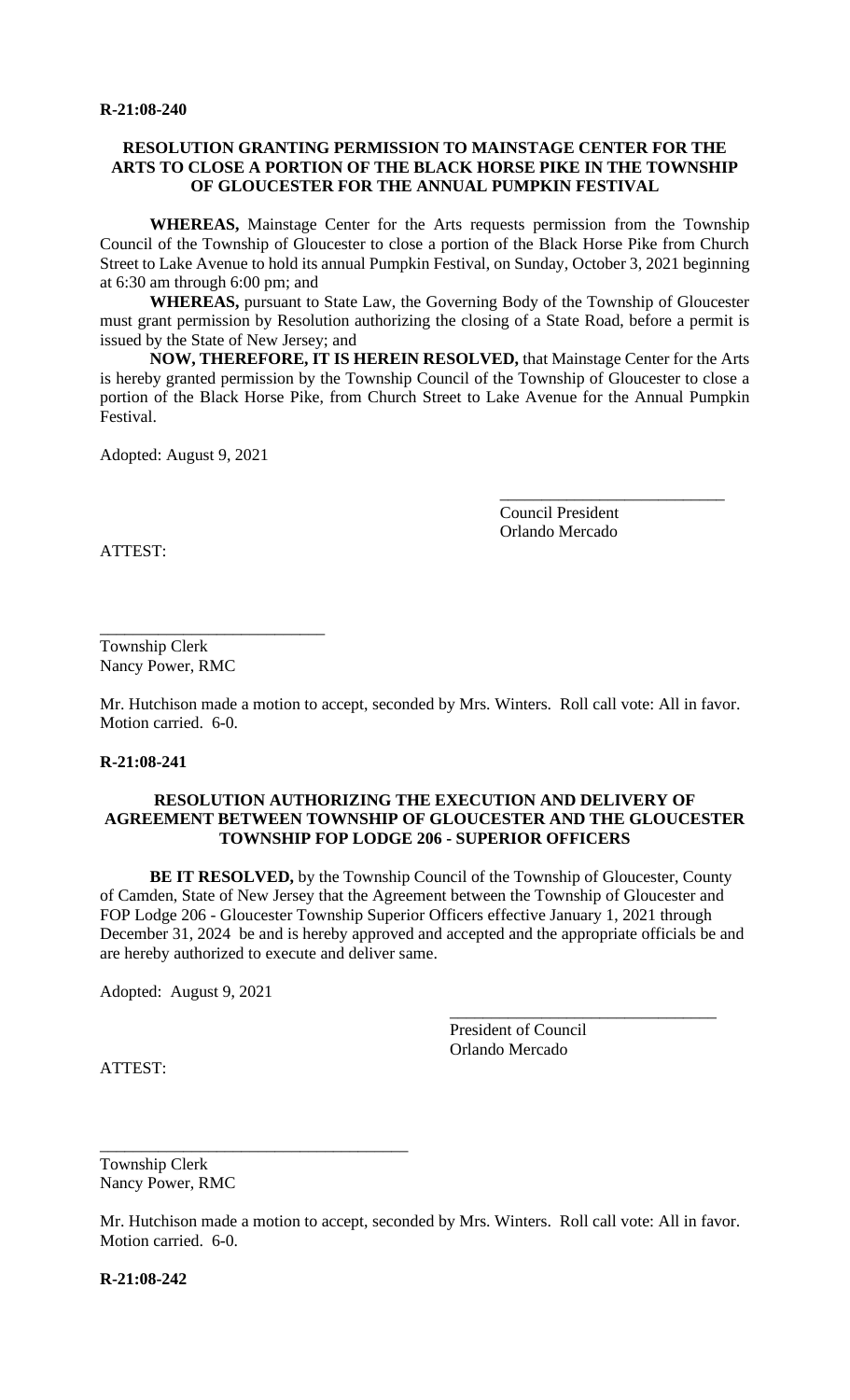### **RESOLUTION AUTHORIZING THE ADVERTISING OF BIDS FOR THE GLOUCESTER TOWNSHIP BICYCLE TRAIL OAK AVENUE TO EVESHAM ROAD**

**WHEREAS**, the 2021 Budget provides funds for the purchase of certain materials and supplies and equipment whose aggregate value will exceed \$44,000.00, and

**WHEREAS,** the State Statutes require that items exceeding \$44,000.00 be properly advertised and bids received.

**NOW, THEREFORE, BE IT RESOLVED** that the Advertising of Bids is hereby authorized, in accordance with the respective specifications for the following items:

## **GLOUCESTER TOWNSHIP BICYCLE TRAIL**

## **OAK AVENUE TO EVESHAM ROAD**

Adopted: August 9, 2021

President of Council Orlando Mercado

\_\_\_\_\_\_\_\_\_\_\_\_\_\_\_\_\_\_\_\_\_\_\_\_\_\_\_\_\_\_\_\_\_\_\_

ATTEST:

Township Clerk Nancy Power, RMC

\_\_\_\_\_\_\_\_\_\_\_\_\_\_\_\_\_\_\_\_\_\_\_\_\_\_\_\_\_\_\_\_\_\_\_\_\_

Mr. Hutchison made a motion to accept, seconded by Mrs. Winters. Roll call vote: All in favor. Motion carried. 6-0.

## **R-21:08-243**

### **RESOLUTION AUTHORIZING THE ADVERTISING OF BIDS FOR THE FY 2021 MUNICIPAL AID – RECONSTRUCTION OF KELLY DRIVER ROAD PHASE 4**

**WHEREAS**, the 2021 Budget provides funds for the purchase of certain materials and supplies and equipment whose aggregate value will exceed \$44,000.00, and

**WHEREAS,** the State Statutes require that items exceeding \$44,000.00 be properly advertised and bids received.

**NOW, THEREFORE, BE IT RESOLVED** that the Advertising of Bids is hereby authorized, in accordance with the respective specifications for the following items:

## **FY 2021 MUNICIPAL AID – RECONSTRUCTION OF**

## **KELLY DRIVER ROAD PHASE 4**

Adopted: August 9, 2021

\_\_\_\_\_\_\_\_\_\_\_\_\_\_\_\_\_\_\_\_\_\_\_\_\_\_\_\_\_\_\_\_\_\_\_\_\_

President of Council Orlando Mercado

\_\_\_\_\_\_\_\_\_\_\_\_\_\_\_\_\_\_\_\_\_\_\_\_\_\_\_\_\_\_\_\_\_\_\_

ATTEST:

Township Clerk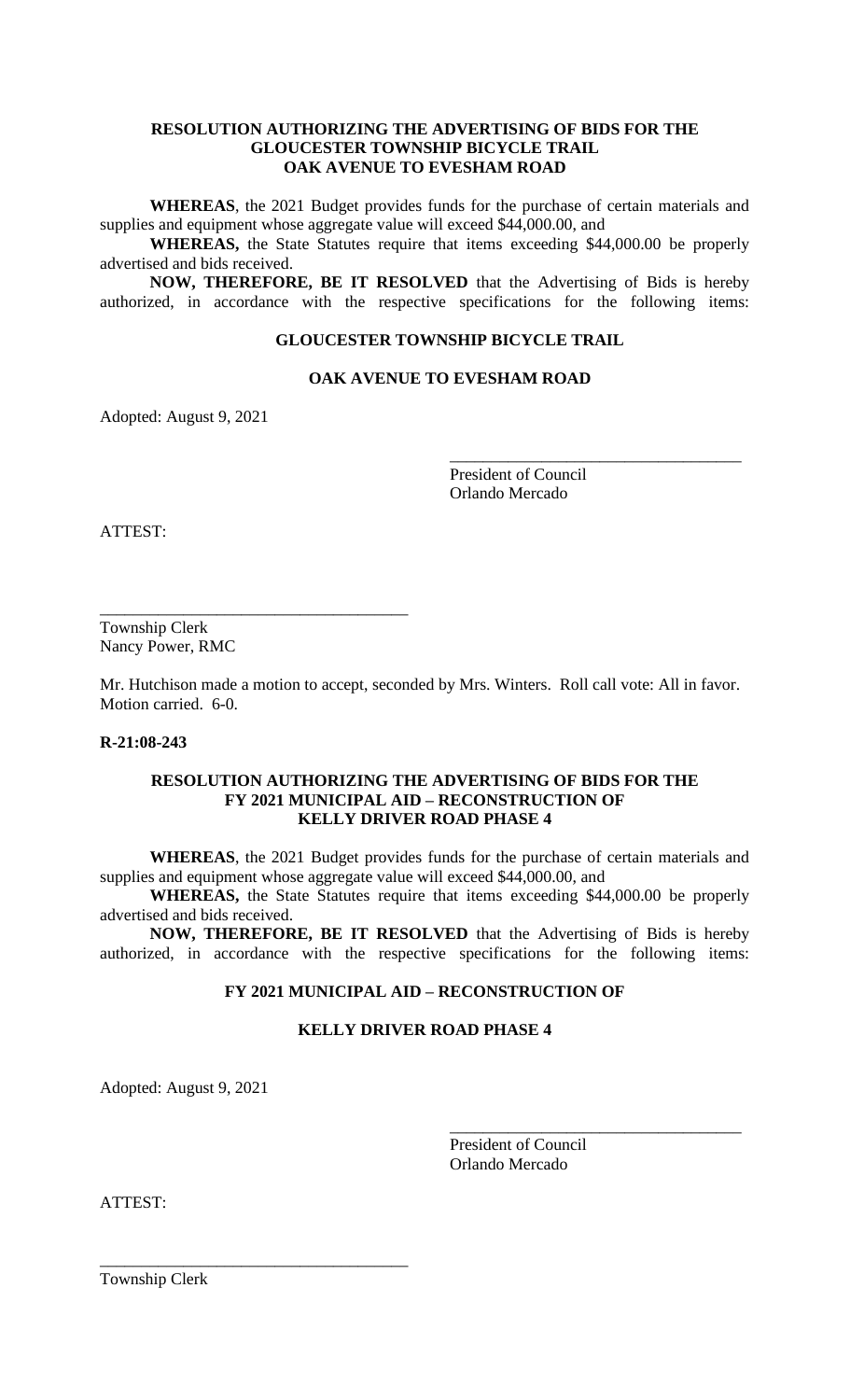Nancy Power, RMC

Mr. Hutchison made a motion to accept, seconded by Mrs. Winters. Roll call vote: All in favor. Motion carried. 6-0.

#### **R-21:08-244**

#### **RESOLUTION AUTHORIZING EXECUTION OF AGREEMENT BETWEEN THE TOWNSHIP OF GLOUCESTER AND BLAU & BLAU**

**WHEREAS,** the Township Council of the Township of Gloucester, County of Camden, determined that there is a need for a Special Tax Appeal Counsel

**WHEREAS,** sufficient funds have been provided, and

**NOW, THEREFORE, BE IT RESOLVED,** by the Township Council of the Township of Gloucester that the proper Township Officials are hereby authorized to enter into an agreement with Blau & Blau for Special Tax Appeal Counsel.

Adopted: August 9, 2021

\_\_\_\_\_\_\_\_\_\_\_\_\_\_\_\_\_\_\_\_\_\_\_\_\_\_\_\_\_

President of Council Orlando Mercado

\_\_\_\_\_\_\_\_\_\_\_\_\_\_\_\_\_\_\_\_\_\_\_\_\_\_\_\_\_\_\_\_

Township Clerk Nancy Power, RMC

Mr. Hutchison made a motion to accept, seconded by Mrs. Winters. Roll call vote: All in favor. Motion carried. 6-0.

#### **R-21:08-245**

#### **RESOLUTION AUTHORIZING THE PETTIT GROUP, LLC FOR ENGINEERING SERVICES FOR PLAYGROUND IMPROVEMENTS FOR THE STURBRIDGE OAKS PLAYGROUND STRUCTURE**

**WHEREAS,** the Township Council of the Township of Gloucester, County of Camden, determined that there is a need for engineering services for the Grant Application for the playground improvements for the Sturbridge Oaks Playground Structure; and

**WHEREAS,** sufficient funds have been provided, and

**NOW, THEREFORE, BE IT RESOLVED,** by the Township Council of the Township of Gloucester authorize The Pettit Group, LLC to perform Professional Engineering Services for the Sturbridge Oaks Playground Structure.

Adopted: August 9, 2021

 President of Council Orlando Mercado

\_\_\_\_\_\_\_\_\_\_\_\_\_\_\_\_\_\_\_\_\_\_\_\_\_\_\_\_\_\_\_\_\_\_\_\_

ATTEST:

Township Clerk Nancy Power, RMC

\_\_\_\_\_\_\_\_\_\_\_\_\_\_\_\_\_\_\_\_\_\_\_\_\_\_\_\_\_\_\_\_

Mr. Hutchison made a motion to accept, seconded by Mrs. Winters. Roll call vote: All in favor. Motion carried. 6-0.

**R-21:08-246**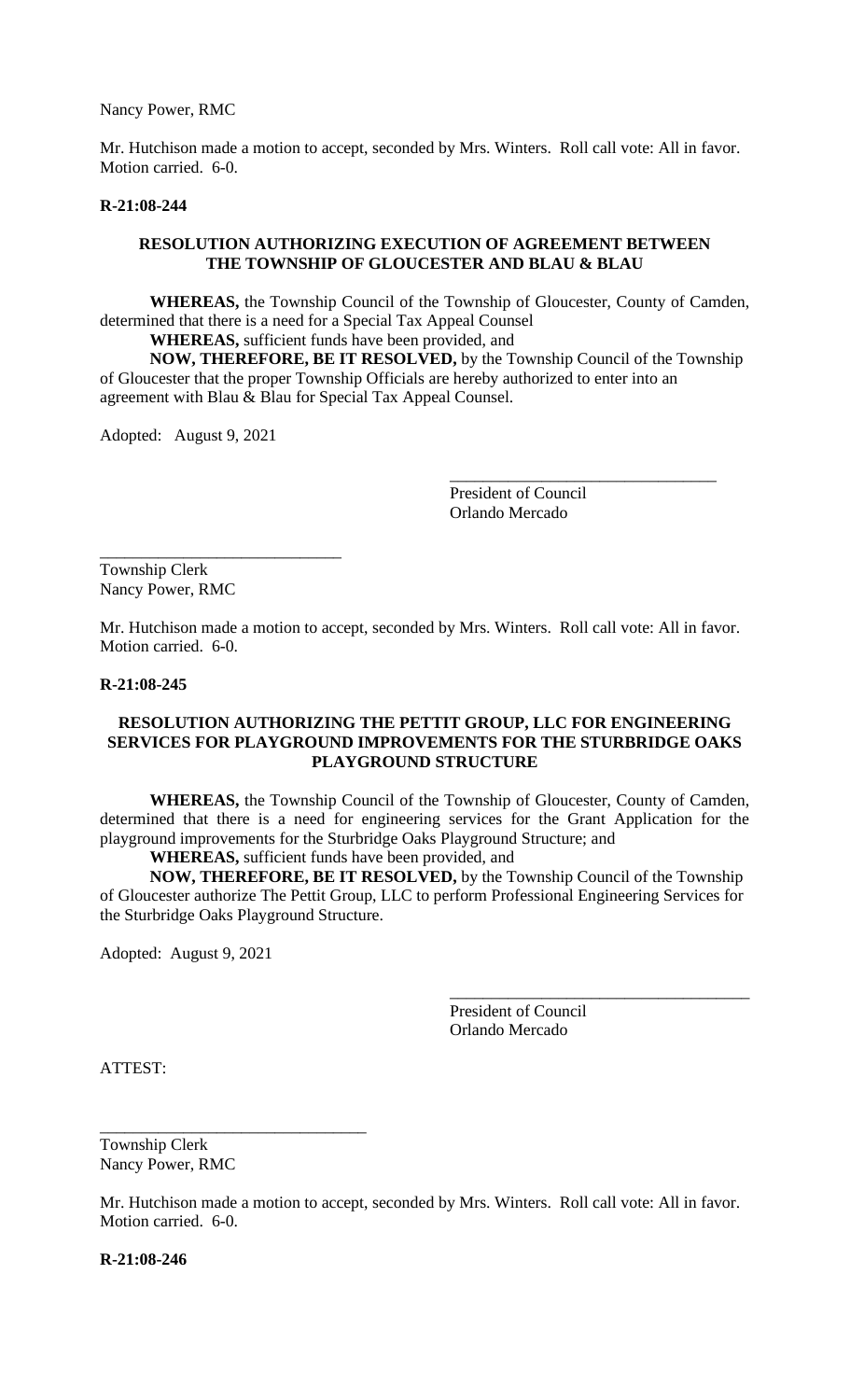## **RESOLUTION AUTHORIZING THE PETTIT GROUP, LLC FOR ENGINEERING SERVICES FOR PLAYGROUND IMPROVEMENTS FOR THE MULBERRY STATION PLAYGROUND STRUCTURE**

**WHEREAS,** the Township Council of the Township of Gloucester, County of Camden, determined that there is a need for engineering services for the Grant Application for the playground improvements for the Mulberry Station Playground Structure; and

**WHEREAS,** sufficient funds have been provided, and

**NOW, THEREFORE, BE IT RESOLVED,** by the Township Council of the Township of Gloucester authorize The Pettit Group, LLC to perform Professional Engineering Services for the Mulberry Station Playground Structure.

Adopted: August 9, 2021

 President of Council Orlando Mercado

\_\_\_\_\_\_\_\_\_\_\_\_\_\_\_\_\_\_\_\_\_\_\_\_\_\_\_\_\_\_\_\_\_\_\_\_

ATTEST:

Township Clerk Nancy Power, RMC

\_\_\_\_\_\_\_\_\_\_\_\_\_\_\_\_\_\_\_\_\_\_\_\_\_\_\_\_\_\_\_\_

Mr. Hutchison made a motion to accept, seconded by Mrs. Winters. Roll call vote: All in favor. Motion carried. 6-0.

#### **R-21:08-247**

### **RESOLUTION AUTHORIZING EXECUTION OF AGREEMENT BETWEEN THE TOWNSHIP OF GLOUCESTER AND ASPHALT PAVING SYSTEMS, INC. FOR THE 2021 ROAD IMPROVEMENT PROGRAM**

**WHEREAS,** the Township Council of the Township of Gloucester, County of Camden, determined that there is a need for the 2021 Road Improvement Program, and

**WHEREAS**, sufficient funds have been provided, and

**WHEREAS**, the Township Council received bids or quotes

**NOW, THEREFORE, BE IT RESOLVED** by the Township Council of the Township of Gloucester that the proper Township Officials are hereby authorized to enter into an agreement with Asphalt Paving Systems, Inc. for the 2021 Road Improvement in the amount of \$736,400.00 which was the lowest bid or quote received.

Adopted: August 9, 2021

President of Council Orlando Mercado

\_\_\_\_\_\_\_\_\_\_\_\_\_\_\_\_\_\_\_\_\_\_\_\_\_\_\_\_\_\_

ATTEST:

Township Clerk Nancy Power, RMC

\_\_\_\_\_\_\_\_\_\_\_\_\_\_\_\_\_\_\_\_\_\_\_\_\_\_\_\_\_\_\_\_\_

Mr. Hutchison made a motion to accept, seconded by Mrs. Winters. Roll call vote: All in favor. Motion carried. 6-0.

#### **R-21:08-248**

### **RESOLUTION AUTHORIZING THE AN APPLICATION TO THE NEW JERSEY DEPARTMENT OF COMMUNITY AFFAIRS FOR A DESIGNATION IN THE NEIGHBORHOOD PRESERVATION PROGRAM AND APPOINTING AUTHORIZED**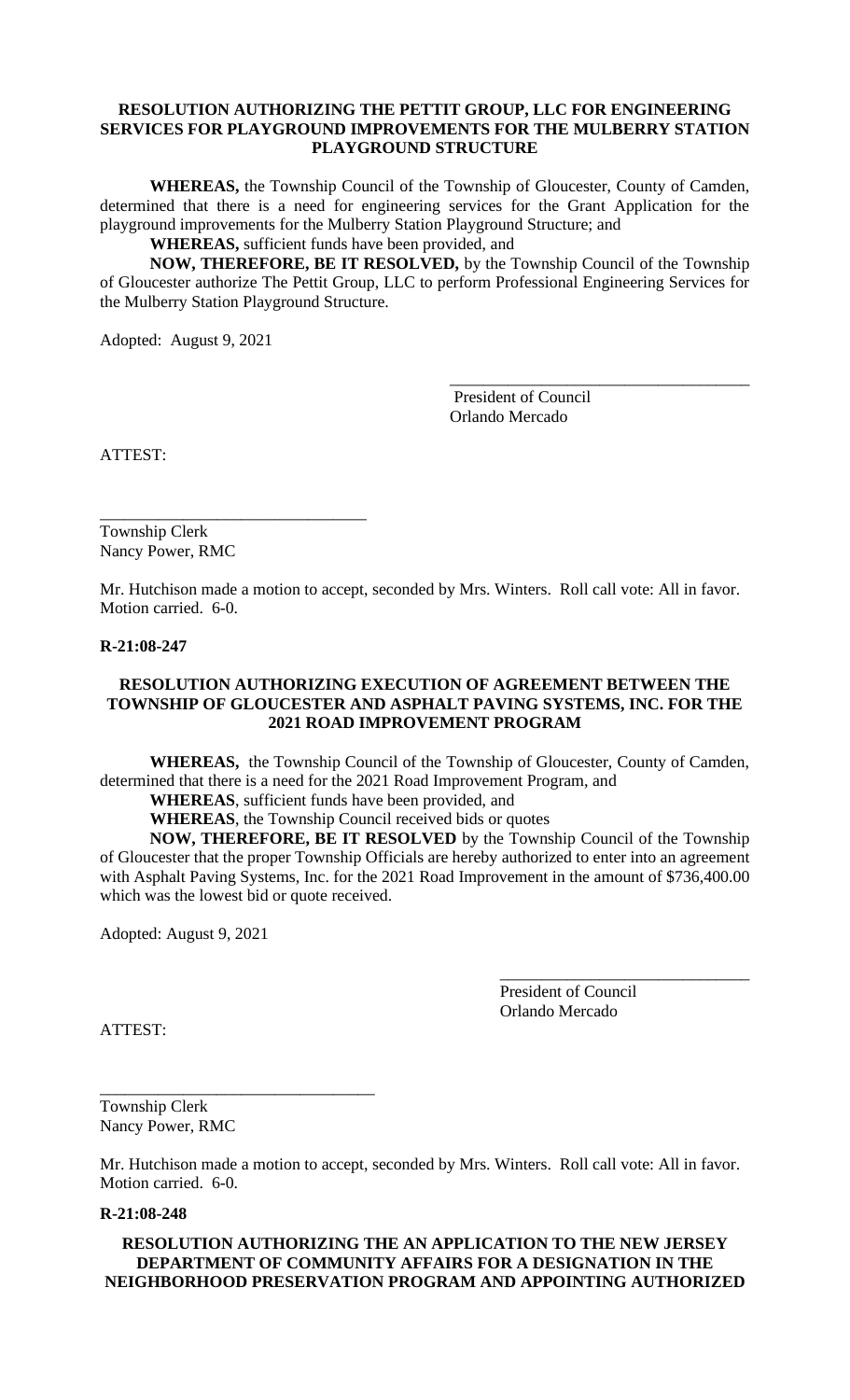## **REPRESENTATIVES FOR MATTERS INVOLVING DOCUMENTATION FOR THE SAME**

**WHEREAS**, the Township of Gloucester desires to apply for and obtain a grant from the New Jersey Department of Community Affairs for approximately \$125,000 per year for five years to fund a Neighborhood Preservation Program designation in the Blackwood neighborhood; and

**WHEREAS,** that the Township of Gloucester does hereby authorize the application for such a grant; and

**NOW, THEREFORE, BE IT RESOLVED,** that the Township of Gloucester recognizes and accepts that the Department may offer a lesser or greater amount and therefore, upon receipt of the grant agreement from the New Jersey Department of Community Affairs, does further authorize the execution of any such grant agreement; and also, upon receipt of the fully executed agreement from the Department, does further authorize the expenditure of funds pursuant to the terms of the agreement between the Township of Gloucester and the New Jersey Department of Community Affairs; and

**NOW, THEREFORE, BE IT FURTHER RESOLVED,** that the persons whose names, titles, and signatures appear below are authorized to sign the application and that they or their successors in said titles are authorized to sign the agreement and any other documents necessary in connection therewith:

\_\_\_\_\_\_\_\_\_\_\_\_\_\_\_\_\_\_\_\_\_\_\_\_\_\_\_\_\_\_\_\_\_ \_\_\_\_\_\_\_\_\_\_\_\_\_\_\_\_\_\_\_\_\_\_\_\_\_\_\_\_\_\_\_\_\_

\_\_\_\_\_\_\_\_\_\_\_\_\_\_\_\_\_\_\_\_\_\_\_\_\_\_\_\_\_\_\_\_\_ \_\_\_\_\_\_\_\_\_\_\_\_\_\_\_\_\_\_\_\_\_\_\_\_\_\_\_\_\_\_\_\_\_

(signature) (signature)

(print name) (print name)

\_\_\_\_\_\_\_\_\_\_\_\_\_\_\_\_\_\_\_\_\_\_\_\_\_\_\_\_\_\_\_\_\_ \_\_\_\_\_\_\_\_\_\_\_\_\_\_\_\_\_\_\_\_\_\_\_\_\_\_\_\_\_\_\_\_\_

Mayor Clerk

Adopted: August 9, 2021

\_\_\_\_\_\_\_\_\_\_\_\_\_\_\_\_\_\_\_\_\_\_\_\_\_\_\_\_\_

President of Council Orlando Mercado

\_\_\_\_\_\_\_\_\_\_\_\_\_\_\_\_\_\_\_\_\_\_\_\_\_\_\_\_\_\_\_

Township Clerk Nancy Power, RMC

Mr. Hutchison made a motion to accept, seconded by Mrs. Winters. Roll call vote: All in favor. Motion carried. 6-0.

## **R-21:08-249**

## **RESOLUTION CERTIFYING MATCHING FUNDS FOR AN APPLICATION TO THE NEW JERSEY DEPARTMENT OF COMMUNITY AFFAIRS NEIGHBORHOOD PRESERVATION PROGRAM (NPP)**

**WHEREAS,** the Township of Gloucester desires to apply for and obtain a grant from the New Jersey Department of Community Affairs for approximately \$125,000 per year for five years to fund a Neighborhood Preservation Program (NPP) designation in the Blackwood neighborhood; and

**WHEREAS,** the Neighborhood Preservation Program (NPP) requires a commitment of matching equal to twenty percent (20%) of funding provided by the New Jersey Department of Community Affairs (NJDCA) for the Neighborhood Preservation Plan (NPP) designation.

**NOW, THEREFORE BE IT RESOLVED,** that the Township of Gloucester does hereby certify matching funds equal to twenty per cent (20%) of funding provided by the New Jersey Department of Community Affairs for the Neighborhood Preservation Plan designation.

Adopted: August 9, 2021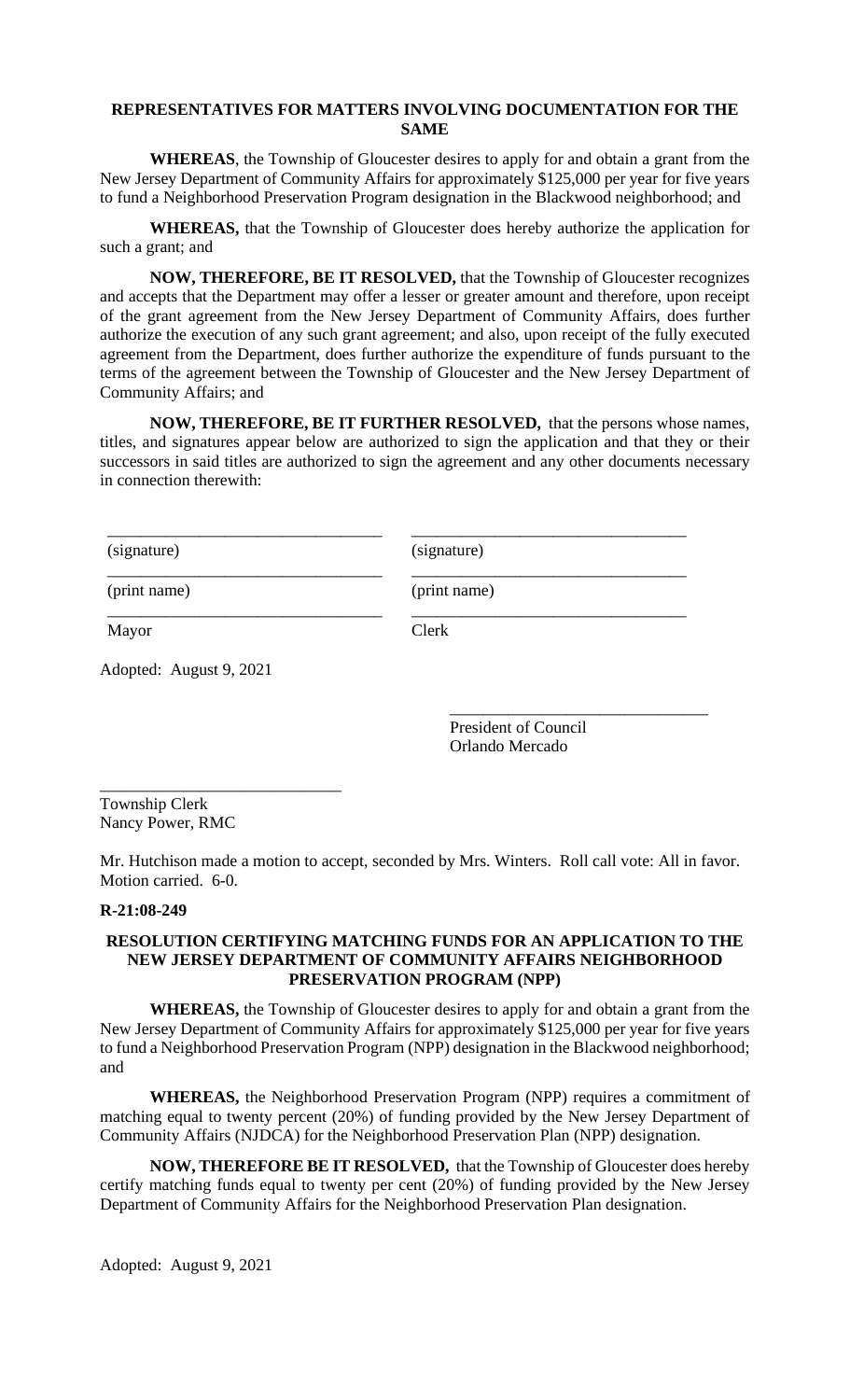President of Council Orlando Mercado

\_\_\_\_\_\_\_\_\_\_\_\_\_\_\_\_\_\_\_\_\_\_\_\_\_\_\_\_\_\_

Township of Gloucester Nancy Power, RMC

\_\_\_\_\_\_\_\_\_\_\_\_\_\_\_\_\_\_\_\_\_\_\_\_\_\_

Mr. Hutchison made a motion to accept, seconded by Mrs. Winters. Roll call vote: All in favor. Motion carried. 6-0.

## **GT E-GOV ACCESS:**

Elizabeth Dugan of Hemlock drive asked the following questions:

*1. There is a resolution on the agenda for tonight (R-21:08-247)*  which approves a bid received by Asphalt Paving Systems, Inc. for the 2021 Road Improvement *Program. The advertisement for bids allowed 7 business days for potential contractors to send in bids. There was only 1 bid received which was from Asphalt Paving. How many bid packages were sent by GT to potential bidders besides the one to Asphalt Paving?* 6 Total Packets

*2. Why is council moving to approve the only bid received tonight instead of throwing out the bid and re-advertising for bids? The alternative would be to take the time to review the bid package after the bid is rejected to ensure that it is not too specific as to exclude potential bidders. Also, if GT allows more time to send in bids after the contract is readvertised, more contractors may respond.* RVE assesses the bid and throwing out the bid could cause higher future bids.

Denise Coyne of Chews Landing Road asked the following questions:

1. *How many businesses are currently paying taxes to Gloucester* 

*Township?* 651 commercial properties with 11 abated.

*How many of those businesses are paying full, unabated GT Taxes?*

640 unabated

*2. Please identify the stakeholders for the Villages of Gloucester Redevelopment Plan?* Response will be provided tomorrow

*3. Which stakeholders has T and M Associates communicated with on the plan/study for the Villages of Gloucester excluding the required 200 foot notifications?* Response will be provided tomorrow

*4. When were stakeholder meetings held and who was in attendance?* Response will be provided tomorrow

#### **PUBLIC PORTION:**

Mrs. Trotto opened the public portion.

Brian Burns of Erial thanked council for closing on the Roselin Bridge property. Mr. Burns asked council if there is an update with the Hayes and Murray properties. Mr. Carlamere stated the assessor's office is reviewing.

Ray Polidoro of Erial asked Ms. Grace which questions she had answered by the Housing Authority. Ms. Grace explained there are minutes available from the housing authority minutes. Mr. Polidoro and Mr. Hutchison had a discussion regarding funds being spent.

Denise Coyne of Chews Landing Road stated she originally asked her E-Gov questions in June and does not have an answer.

Sam Sweet of Erial asked for clarification regarding the playground improvements. Mr. Cardis explained. Mr. Sweet inquired into Ryan Homes' sale signs advertising tax abatements. Mr. Cardis clarified. Mr. Sweet expressed his concerns with the Taylor Avenue property. Mr. Hutchison explained.

Elizabeth Dugan of Blenheim offered her perspective regarding cannabis dispensaries. There being no further comment, the public portion was closed.

## **POLLING OF DIRECTORS:**

Chief Harkins thanked council for attending the swearing in of new officers. Chief Harkins reminded residents to lock their cars.

# **POLLING OF COUNCIL:**